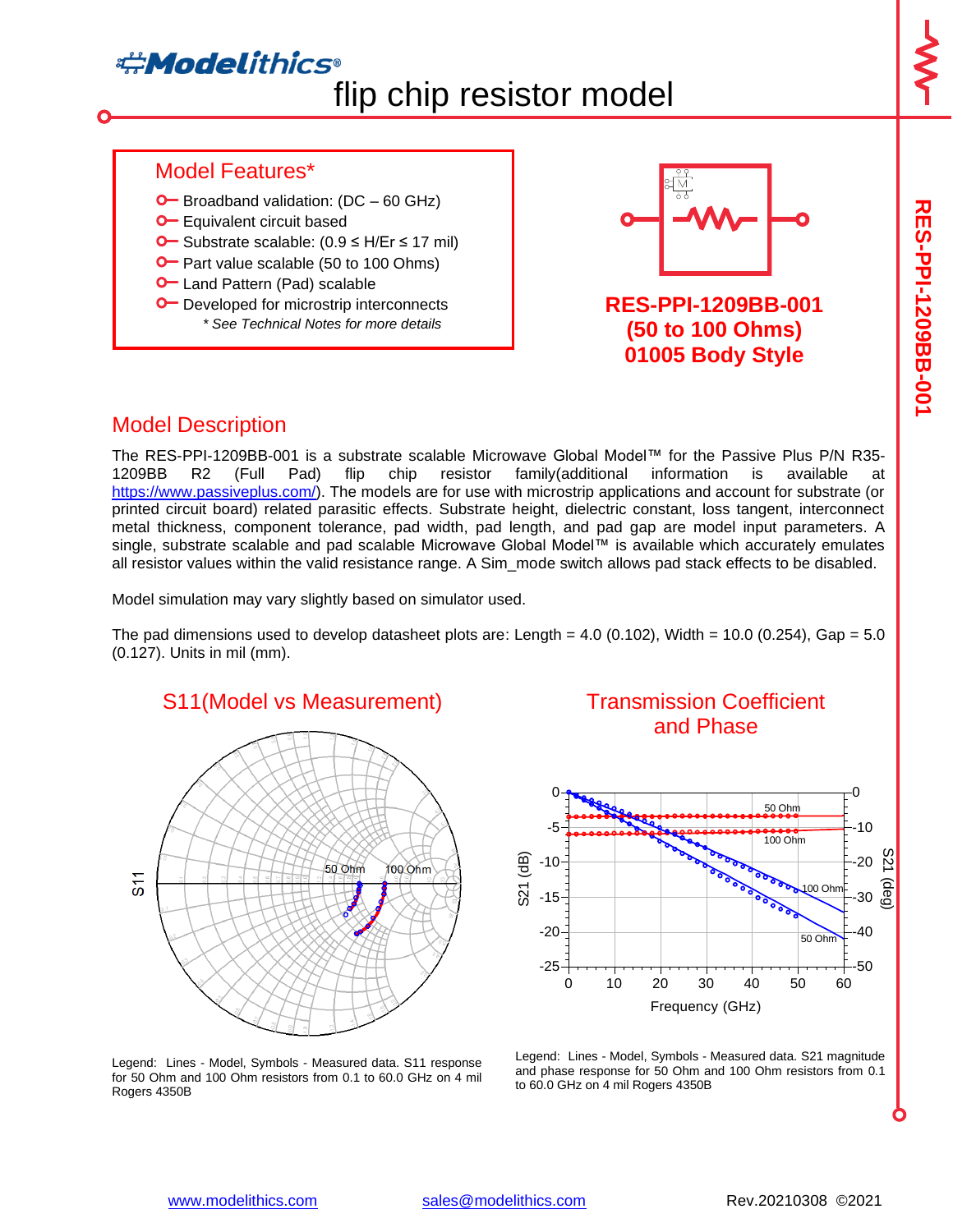**#Modelithics** 

# Technical Notes

- Two–port S-parameters were measured using a vector network analyzer and onboard probing with calibration referenced to the outside edges of the component pad stack.
- Resistors were measured in a 2-port series configuration using a 50-ohm microstrip test fixture. Models for alternative interconnect configurations (e.g. coplanar waveguide) are available upon request.
- Nominal part value range (50 to 100 Ohm)
	- **Tolerance on low value: 1%**
	- **Tolerance on high value: 1%**
	- Actual part value range (49.5 to 101 Ohm).
- Pad scalable models are validated with S-parameter measurements within the recommended pad range.
- Substrates used to extract the models: 4 mil Rogers 4350B, 20 mil Rogers 4350B, and 60 mil Rogers 4003C.
- Measurement validated substrate range of substrate height and dielectric constant ratios based on substrates used to develop model:

#### **0.9 ≤ H/Er ≤ 17 (mil) 0.02 ≤ H/Er ≤ 0.43 (mm)**

- Model validated to 60 GHz. Highest frequency for measurement validation: 55 GHz (4 mil Rogers 4350B), 25 GHz (20 mil Rogers 4350B), and 10 GHz (60 mil Rogers 4003C).
- Multiple simulation modes (Sim\_mode) are available - full mode, ideal mode and no pad stack.

### Device Image



Reference planes at pad edge

# Resistor Values (Ohms)



Highlighted resistor values are measurement-based models. Table shows 2 part values in the model range based on manufacturer's datasheet.



4.01 (0.102) ≤ PADL ≤ 8.01 (0.2036) 10 (0.254) ≤ PADW ≤ 14.0 (0.3556) 5.0 (0.127) ≤ PADG ≤ 5.0 (0.127)

Units in mils (mm)

#### Model Input Parameters

- R Nominal component value in ohms. The full parasitic model is invoked if the part value is within the valid limits of the model, otherwise an ideal element model is used.
- Subst Microstrip substrate instance name. The model will reference the named substrate instance to obtain values for H, Er, T and TanD.
- Sim\_mode 0 for full parasitic model, 1 for ideal element, 2 for removing pad effects.
- Pad mode  $-0$  for default to Sim\_mode, 1 for pads always in layout, 2 to remove pads in layout.
- Tolerance Tolerance of the part value. The nominal value for this parameter should be set to 1. Use for statistical distribution.
- Pad\_Width Width of land pattern footprint
- Pad Length Length of land pattern footprint
- Pad Gap Pad to pad spacing (inside pad edge - to - inside pad edge)
- R Discrete Discrete input parameter based on manufacturer available part values can be used for tuning and optimization. Overrides R input parameter.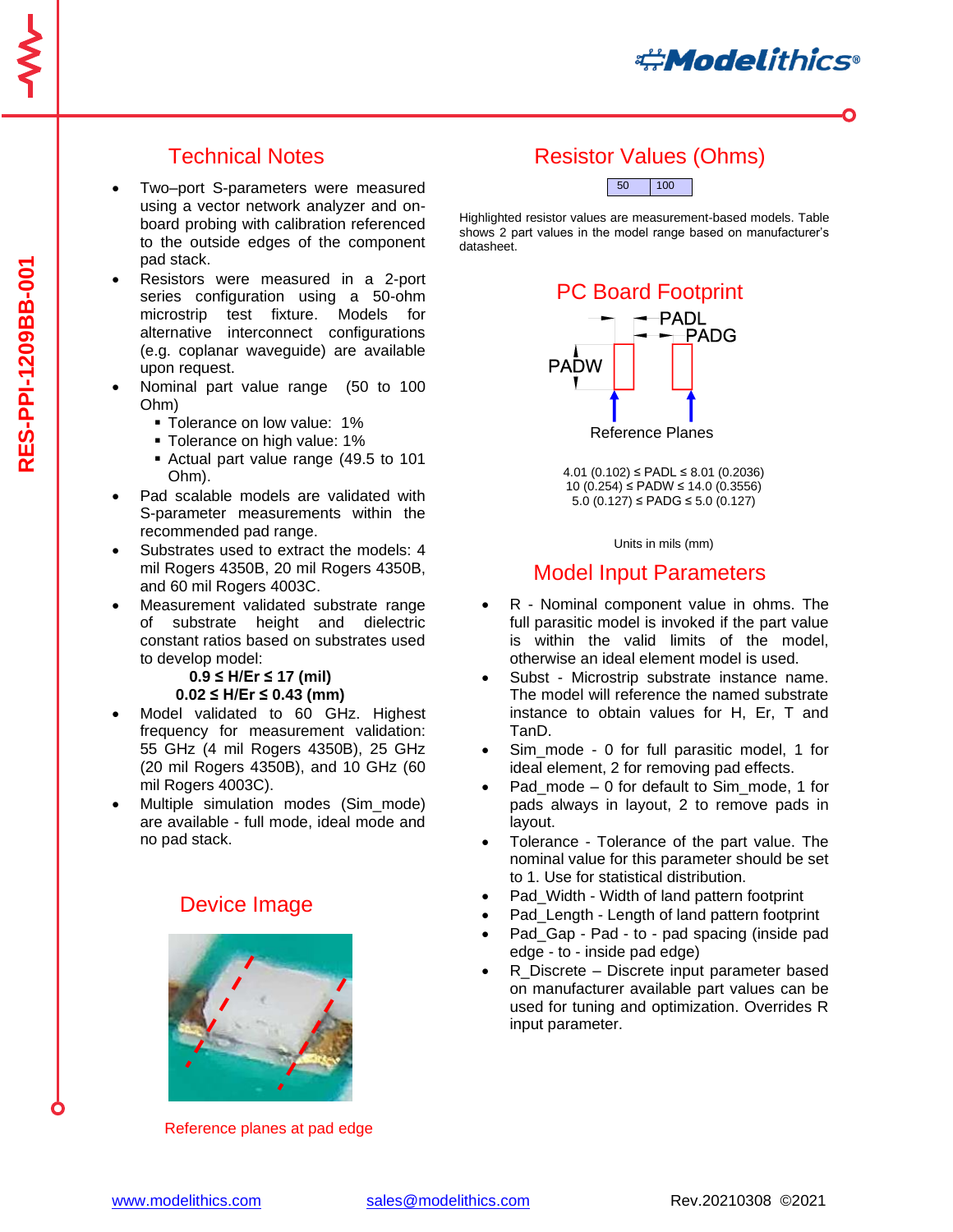



Legend: □ 50 Ω, + 100 Ω, Solid lines - Model data, Symbols - Measured data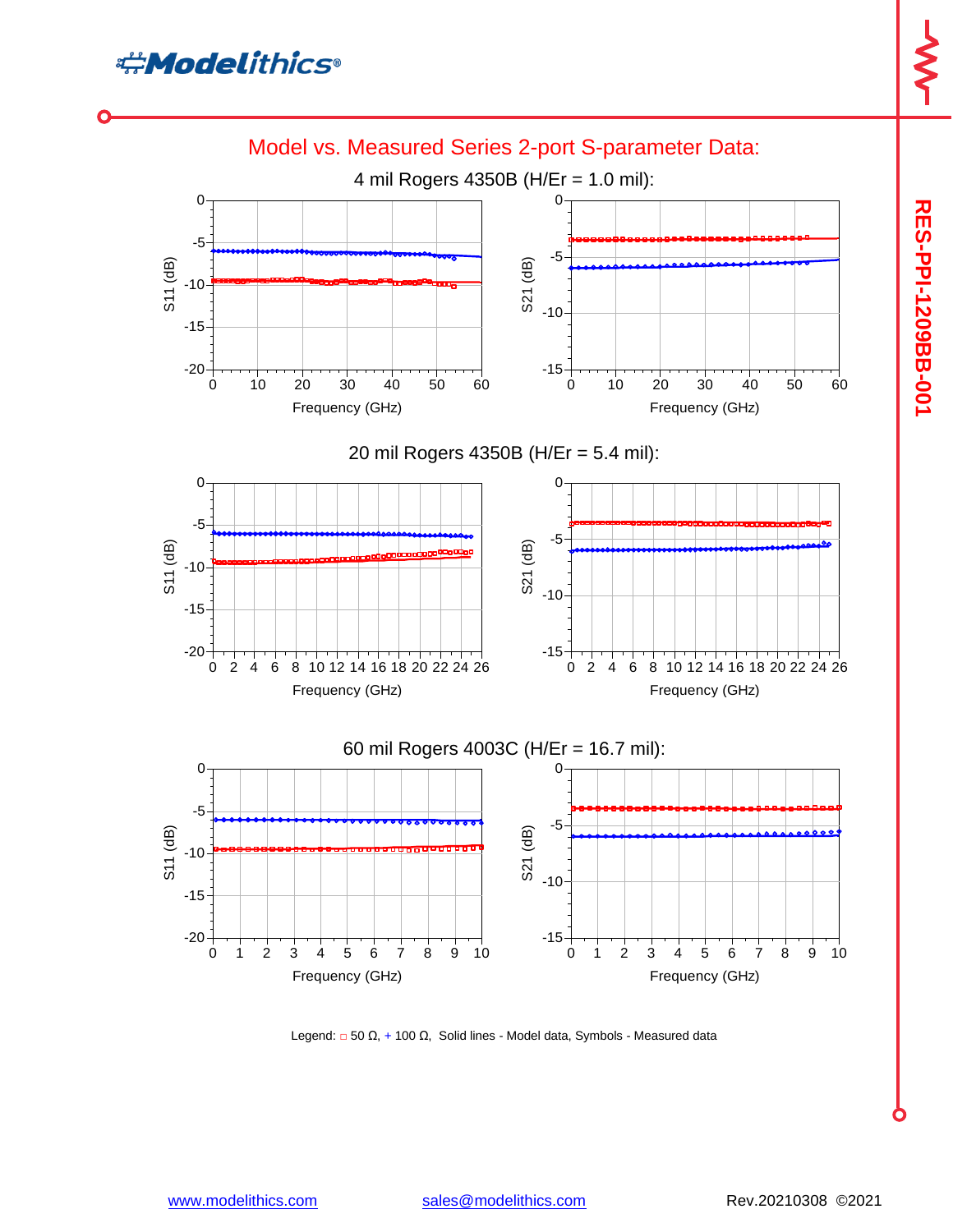

 $\bullet$ 

# Model and Datasheet Revision Notes

| 1/06/2021 |  | Original model and datasheet development |  |
|-----------|--|------------------------------------------|--|
|           |  |                                          |  |

3/08/2021 Updates to plot legend

#### [www.modelithics.com](http://www.modelithics.com/) [sales@modelithics.com](mailto:sales@modelithics.com) Rev. 20210308© 2021

Notice: Modelithics models represent as-measured characteristics of sample devices using specific testing and fixture configurations. The accuracy of models may vary as a result of differing device characteristics, test fixtures, or test conditions. No liability shall be assumed by Modelithics for use of its models, or for any infringement of rights of third parties that may result from their use. Modelithics reserves the right to revise its models and its product line without prior notice.